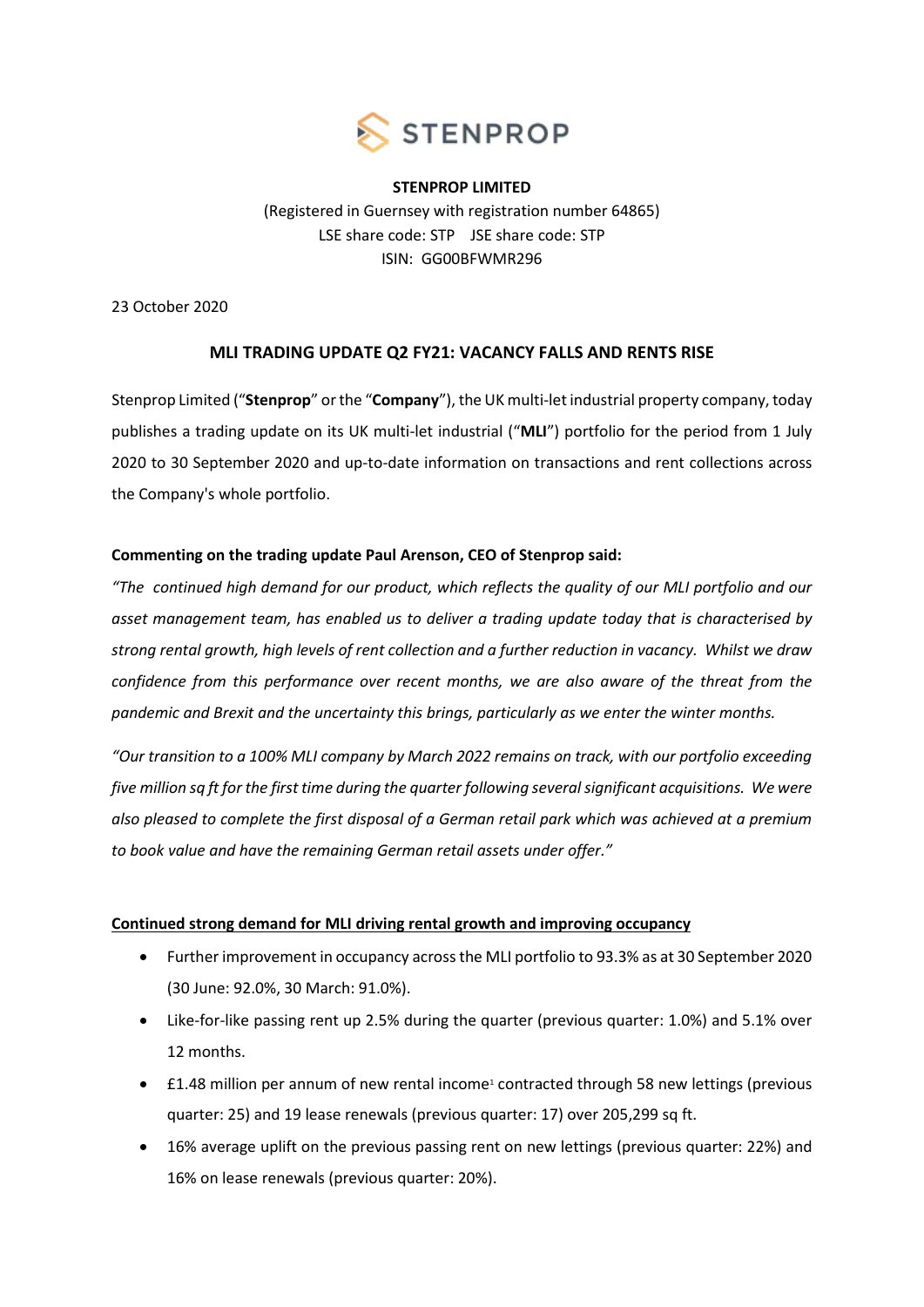- Average rental incentives on all new lettings and renewals was 2.5 months on an average lease term of 3.6 years (2.6 years to earliest break) (previous quarter: 3.1 months on term of 4.2 years (3.4 years to earliest break)).
- As at 30 September 2020, the average passing rent of the portfolio was £5.34/sq ft, compared to an estimated rental value of £5.87/sq ft. This reflects a 9.9% premium to the average passing rent at quarter end, illustrating the built-in reversion within the portfolio.
- The most significant transactions completed were a new letting on 16,600 sq ft at Poulton Close Business Centre in Dover, on a five-year term certain.
- We have also supported several customers requiring more space during the pandemic, most notably at Coningsby Business Park in Peterborough, where we let an additional 28,300 sq ft to two existing customers.

# **Our Industrials.co.uk portal experienced significant gains in traffic and enquiries**

- 31% increase in direct leasing calls on our own portal (previous quarter: +36%).
- Total direct enquiries received across all channels (e.g. portals, website, calls and emails) up 37% versus the previous quarter.
- Industrials.co.uk website user numbers up 19% versus the previous quarter, with the number of pages maintained from last quarter indicating a higher quality of visitor with strong buying intent.

# **Strong leasing momentum continues into third quarter**

- 49 deals were under offer at the end of the quarter over a total of 208,000 sq ft of space (previous quarter: 44 deals on 131,000 sq ft).
- A further nine deals had exchanged and were awaiting completion on a total of 20,000 sq ft (previous quarter: 11 deals over 48,000 sq ft).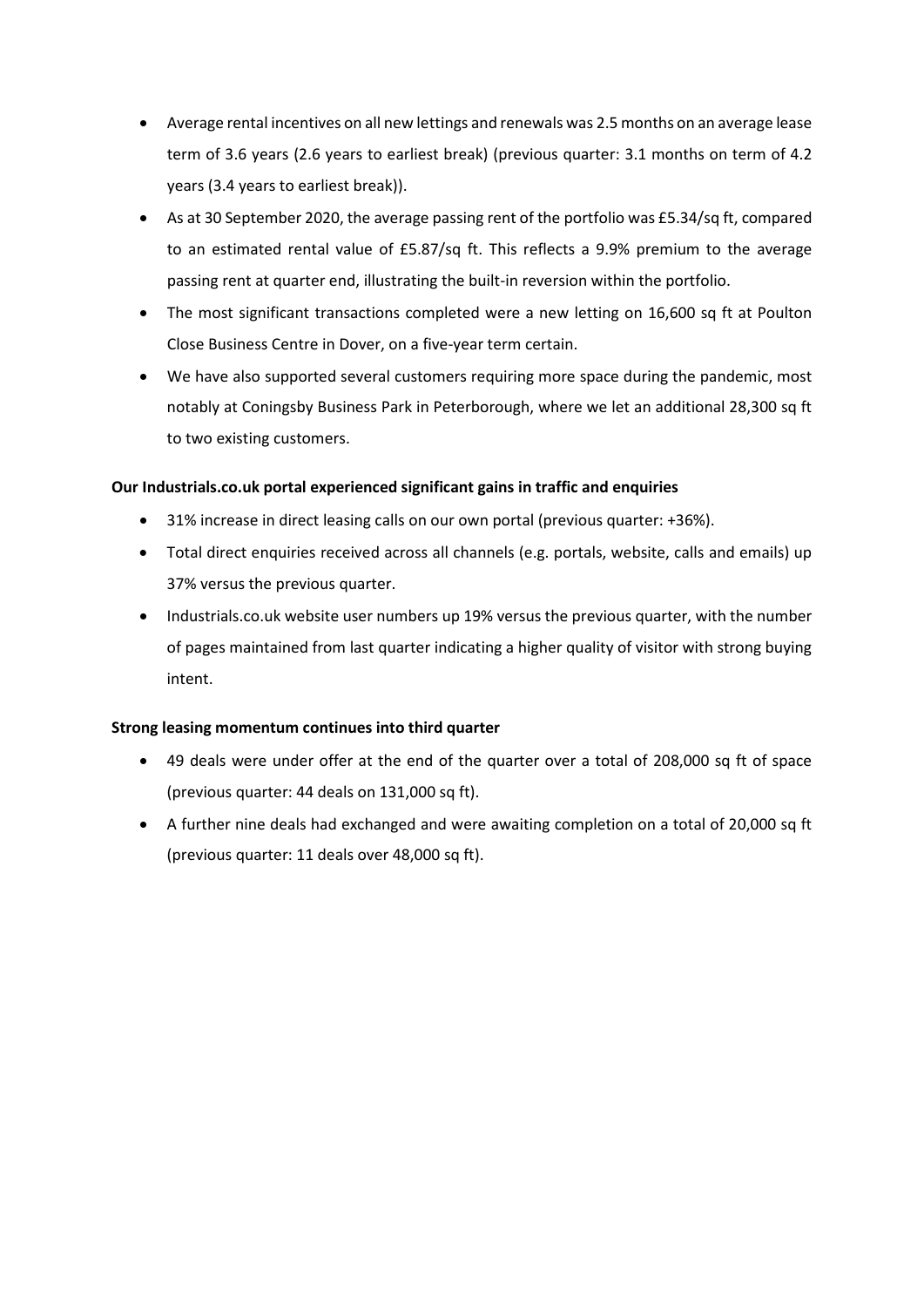#### **Rent collections continue to improve**

As at close of business on 21 October 2020, Stenprop can report the following rent collection statistics:

|                                     | <b>Monthly Rents (2020)</b> |     |      |      |        |           |         | <b>Quarterly Rents (2020)</b> |                |              | <b>Total</b> |
|-------------------------------------|-----------------------------|-----|------|------|--------|-----------|---------|-------------------------------|----------------|--------------|--------------|
| County / Sector                     | April                       | May | June | July | August | September | October | Apr-<br>Jun                   | $Jul -$<br>Sep | Oct -<br>Dec |              |
| <b>UK MLI</b>                       | 88%                         | 84% | 85%  | 85%  | 86%    | 81%       | 68%     | 92%                           | 90%            | 70%          | 84%          |
| <b>UK Urban</b><br><b>Logistics</b> |                             |     |      |      |        |           |         | 100%                          | 100%           | 97%          | 99%          |
| <b>Guernsey Office</b>              |                             |     |      |      |        |           |         | 100%                          | 100%           | 100%         | 100%         |
| Germany                             | 86%                         | 87% | 92%  | 98%  | 97%    | 99%       | 99%     |                               |                |              | 94%          |
| Switzerland                         | 0%                          | 0%  | 50%  | 50%  | 50%    | 100%      | 100%    |                               |                |              | 50%          |
| <b>Total</b>                        | 81%                         | 81% | 86%  | 89%  | 89%    | 91%       | 84%     | 95%                           | 94%            | 80%          | 88%          |

Across the MLI portfolio the October quarterly rents collected as at 21 October (22 days after the due date) reflected 70% of rents billed. As at the equivalent date after the March and June quarter days the rent collections stood at 64% and 66% of rents billed respectively, illustrating the improving picture of payment.

Stenprop has now collected 88% of rents due since April 2020 to date and has agreed to defer a further 1% until a later date.

# **Strong progress in building MLI portfolio and non-core asset sales**

Stenprop took advantage of disruption in the investment market to secure four new MLI acquisitions during the quarter totaling £36 million and 436,000 sq ft of MLI space, taking the total MLI portfolio to over five million sq ft for the first time. We also completed the sale of the first of our Berlin retail centres, which collectively means that MLI now comprises approximately 63% of Stenprop's total property portfolio.

• **Disposal of Neucӧlln Carrée Retail Park in Berlin at above book value** – on 30 September 2020 we completed the disposal of Neucölln Carrée Retail Park for €27 million, releasing approximately €15.5 million of sales proceeds. The sale reflected a €3.6 million (15%) premium to the 31 March 2020 book value.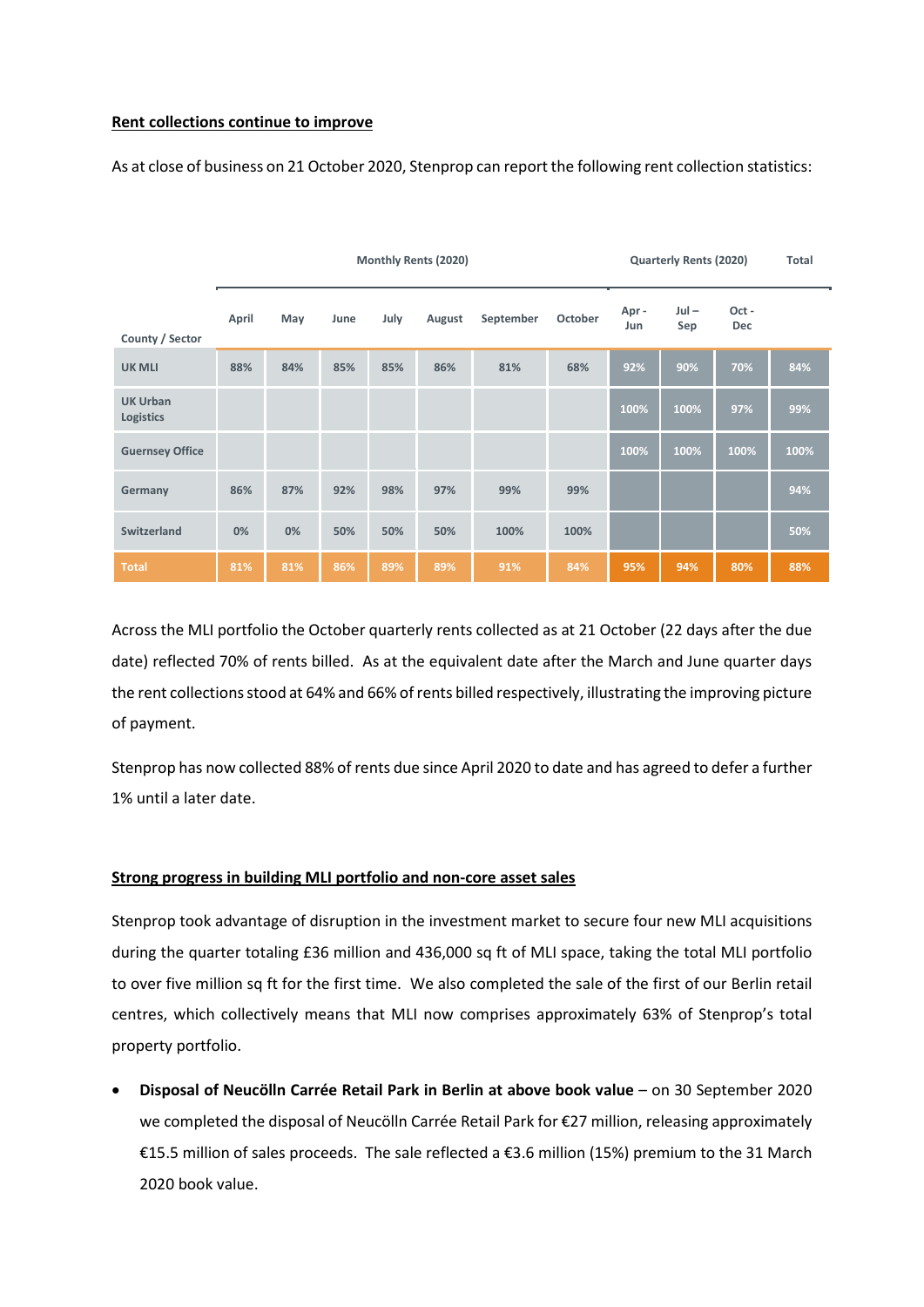- **Acquisition of Tunstall Trade Park in Stoke-on-Trent**  on 14 September 2020 we completed the purchase of this asset for £5,900,000, reflecting a net initial yield of 6.25% and a capital value of £104 psf.
- **Acquisition of Excelsior Industrial Estate in Glasgow**  on 9 September 2020 we completed the purchase of Excelsior Industrial Estate for £5,200,000, reflecting a net initial yield of 6.95% and a capital value of £85 psf.
- **Acquisition of St Andrews Industrial Estate in Glasgow**  on 31 July 2020 we completed the purchase of St Andrews Industrial Estate for £5,500,000, reflecting a net initial yield of 7.3% and a capital value of £75 psf.
- **Acquisition of Bowthorpe Park Industrial Estate in Norwich** on 21 July 2020 we completed the purchase of Bowthorpe Park for £19,600,000, reflecting a net initial yield of 6.35% and a capital value of £80 psf.

The above transactions have already been announced as and when they happened. For full details please visit https://stenprop.com/investors/regulatory-news-service/

# **Significant cash balances and low LTV**

As at close of business on 30 September 2020, Stenprop's loan-to-value ratio (LTV) was 38% on drawn facilities, and approximately 31% when allowing for free cash<sup>2</sup>.

# **Other assets performing well**

- Europa Drive, Sheffield renewed a lease on a 41,000 sq ft industrial property to John Menzies plc. The lease is for a term of 10 years which is subject to tenant break options after years 3 and 5. The new rent is £260,000 per annum, reflecting a 4% premium to the previous passing rent.
- Trafalgar Court, Guernsey settled a 1 July 2020 rent review at £36.50 psf, reflecting a 0.7% uplift and delivering additional rental income of £21,700 per annum. We also completed a lease renewal on a small office suite at an annual rent of £9,423 per annum, reflecting a 4.7% uplift on previous passing rent.

# **Julian Carey, Managing Director, commented:**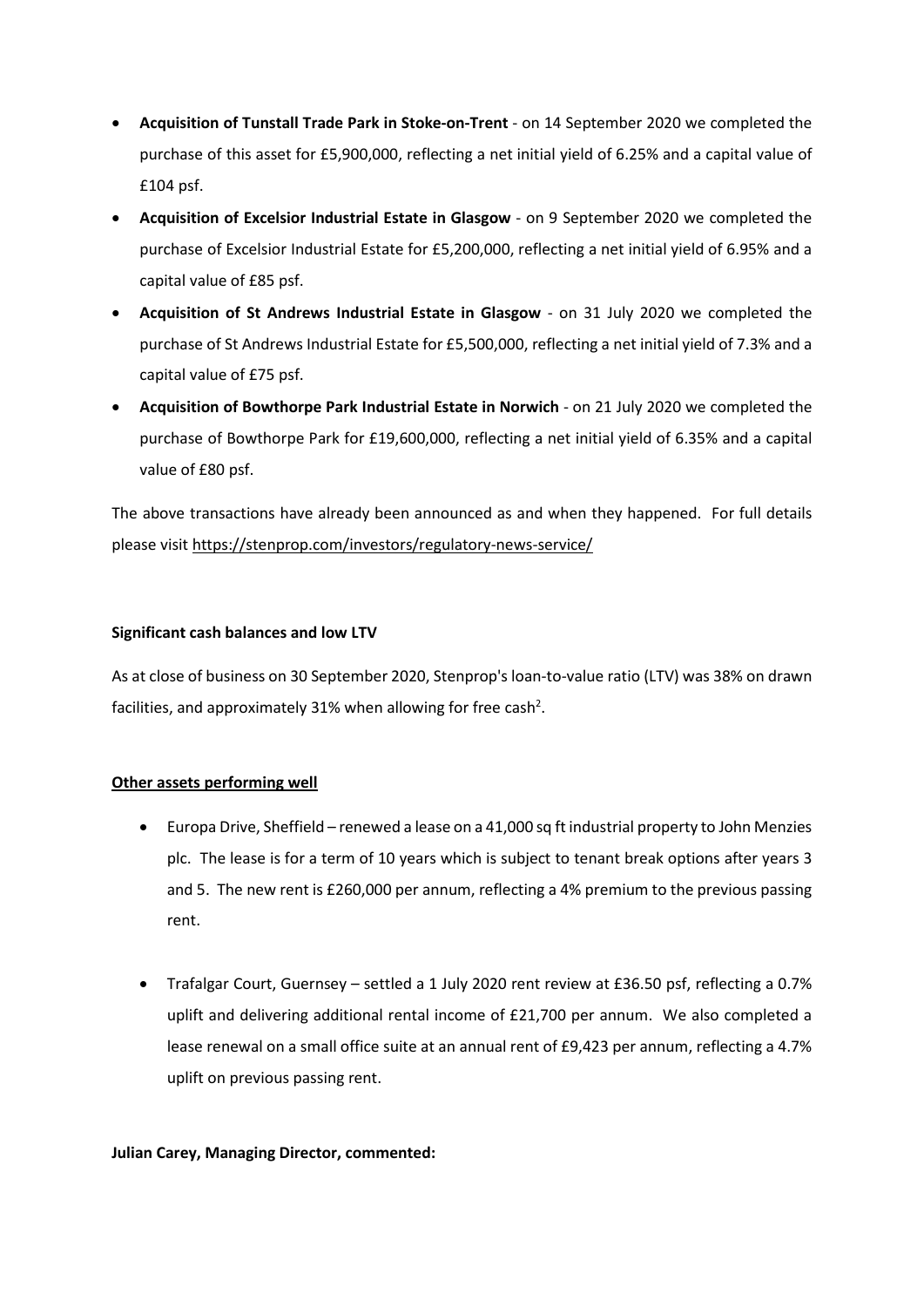*"Over the last quarter we saw the strong MLI demand witnessed in June convert into lettings and bring our MLI vacancy down significantly. The strength of demand has allowed us to maintain, and in some cases increase our quoting rents without giving away higher incentives. It has also helped us in our dealings with current customers and progress the collection of historic rent arrears. Against this backdrop of strong tenant demand, we have also started to facilitate the natural rotation of new businesses which are well placed to thrive in the current climate in place of those that are experiencing difficulties and needing to downsize or leave.* 

*"Our Industrials platform continues to develop rapidly, providing us with invaluable live insight on market conditions and portfolio performance, and enabling us to react and transact quickly via the use of our digital Smart Lease. Enquiry levels over the quarter reached record highs as demand for industrial space grew in the aftermath of the first wave of Coronavirus. Whilst we successfully capitalised on this opportunity to bring our vacancy rate down over the period, we remain cautious and prepared for new challenges as we enter the second wave of the pandemic.* 

*"Rent collections remain resilient, with levels stabilising around the 90% collection mark. UK Government intervention prevents significant additional action against the remaining debtors, but we believe that a material percentage of these will pay given their continued trade from the premises when normal landlord/tenant relations resume. Our strategy remains to maintain regular dialogue and to closely monitor the situation.* 

"*The pipeline of potential acquisitions is the strongest it has been for over 12 months, and with over 60% of our portfolio now in the multi let industrial sector, we remain on course for our target 100% weighting in around 18 months' time."*

#### **Notes**

The financial information on which this trading update is based has not been reviewed or reported on by the Company's external auditors.

<sup>1</sup> Contractual Rental Income represents the annual income secured from a lease contract ignoring any incentives and break options in the lease.

 $2$  Calculated as gross borrowing less unrestricted cash, divided by gross asset value based on our 31 March 2020 valuations adjusted for subsequent acquisitions and disposals and changes in foreign exchange rates.

*To receive details of all future announcements made by Stenprop, please add your name and email address to our Investor News email list at<https://stenprop.com/media/stenprop-investor-news/>*

For further information: